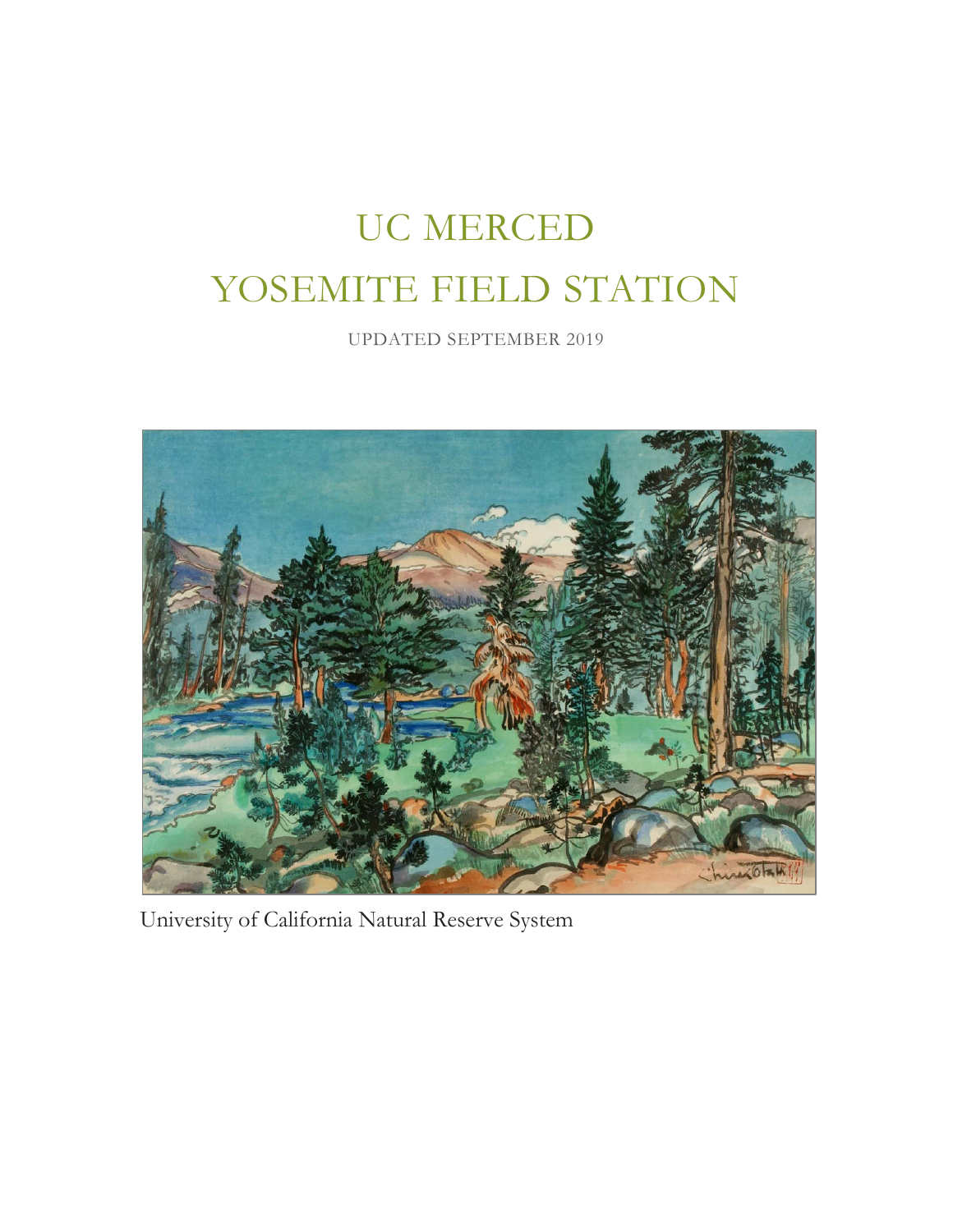# TABLE OF CONTENTS

| 7 |
|---|
|   |
|   |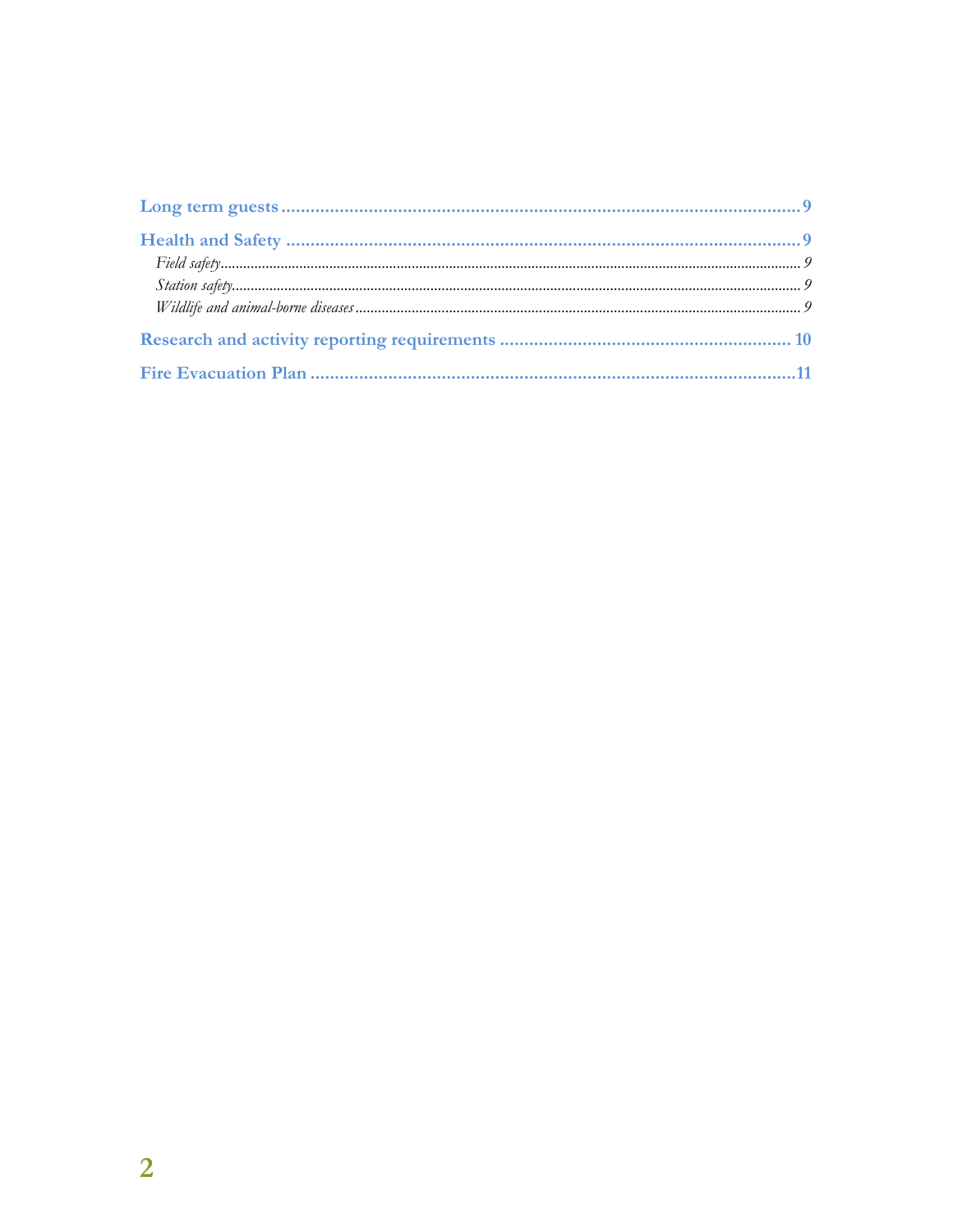# **CONTACT INFORMATION – FIELD STATION AND OTHER SERVICES**

| FIELD STATION ADDRESSES AND PHONE NUMBERS |                          |                              |  |  |
|-------------------------------------------|--------------------------|------------------------------|--|--|
| Office                                    | 7799 Chilnualna Falls Rd | 209-375-9917                 |  |  |
|                                           |                          | 209-375-9918 (fax)           |  |  |
|                                           |                          | 209-628-5758 (director cell) |  |  |
|                                           |                          | 209-626-6895 (steward cell)  |  |  |
| Classroom ("Data Viz Center")             | 7799 Chilnualna Falls Rd |                              |  |  |
| <b>Bruce</b>                              | 2615 W Bruce Rd          | 209-375-6306                 |  |  |
| Dull                                      | 2618 W Bruce Rd          | 209-375-6345                 |  |  |
| Joyce                                     | 2639 W Bruce Rd          | 209-375-6307                 |  |  |
| Landsnaes                                 | 2667 English Ln          | 209-375-9937                 |  |  |
| Livingston                                | 2644 English Ln          | 209-375-6520                 |  |  |
| <b>River</b>                              | 2587 River Rd            | 209-375-6308                 |  |  |
|                                           |                          |                              |  |  |

#### **EMERGENCY – 911 FROM ANY CABIN PHONE**

**Station website: http://snrs.ucmerced.edu**

#### YOSEMITE NATIONAL PARK INFORMATION

- Website  $-\frac{\text{http://www.nps.gov/yose/}}{\text{http://www.nps.gov/yose/}}$
- General Information  $-209-372-0200$ , questions press 3, then 5
- Yosemite Road and Trail Conditions 209-372-0200, press 1, then 1 again
- CalTrans Highway Conditions 800-427-7623
- Wawona Ranger 209-375-9520
- Yosemite Events https://www.nps.gov/yose/planyourvisit/guide.htm
- Yosemite Dispatch 209-379-1992

#### MEDICAL/MENTAL HEALTH SERVICES

- Yosemite Valley Clinic limited hours 209-372-9532 9000 Ahwahnee Dr, Yosemite Valley
- Oakhurst Urgent Care 8am-7pm, 7 days 559-683-2992 48677 Victoria Ln, Oakhurst
- Mountain Crisis Services 24 hr abuse and assault crisis line, confidential, will provide emergency transportation – 888-966-2350
- UC Merced Counseling & Psychiatric Services 24 hrs 209-228-4266
- UC Merced CARE assault victim support 209-386-2051

# FIRE INFORMATION

- Mariposacounty.org Local fire and emergency information
- Yosemite General Information 209-372-0200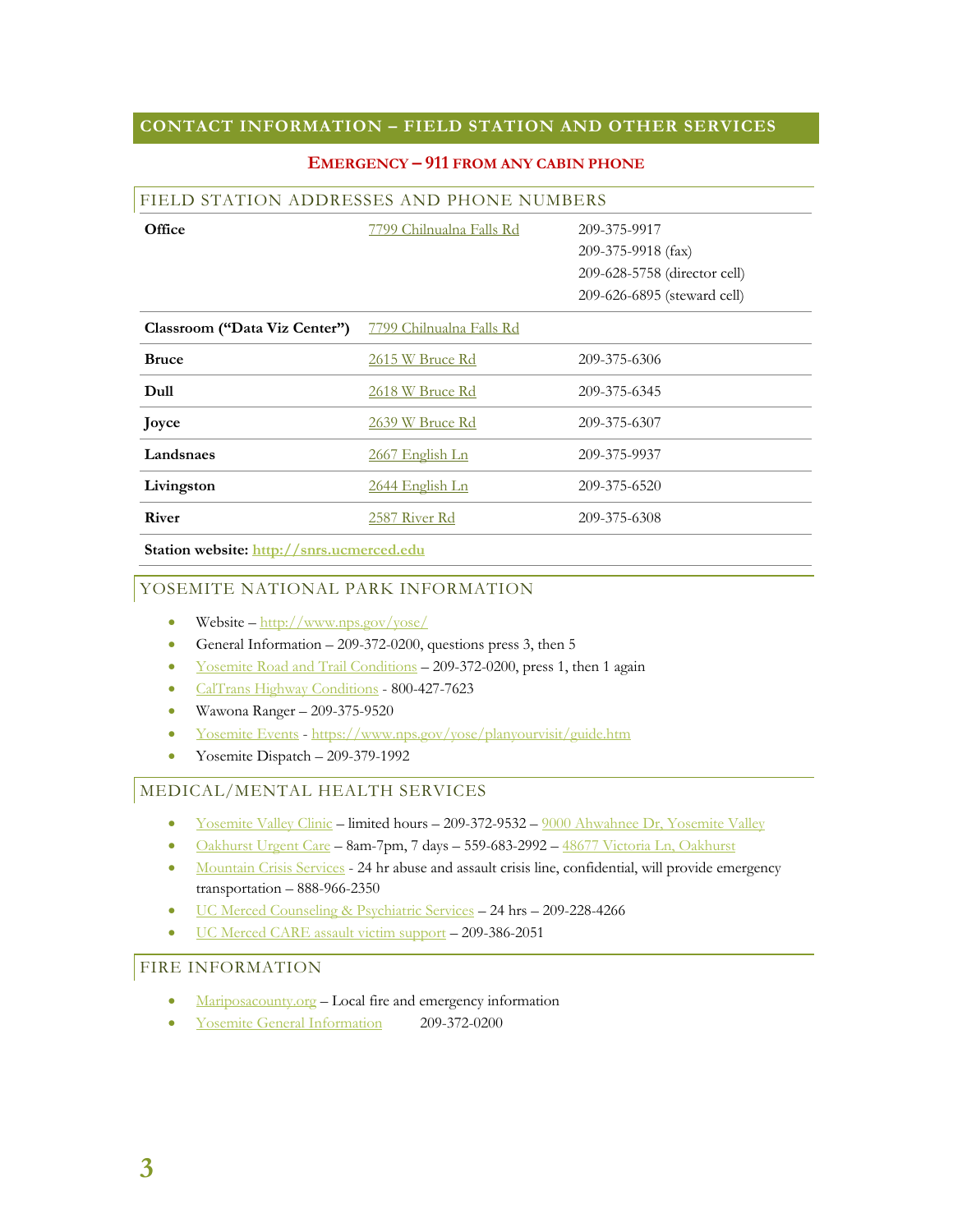# **YOSEMITE FIELD STATION MAP**



**4**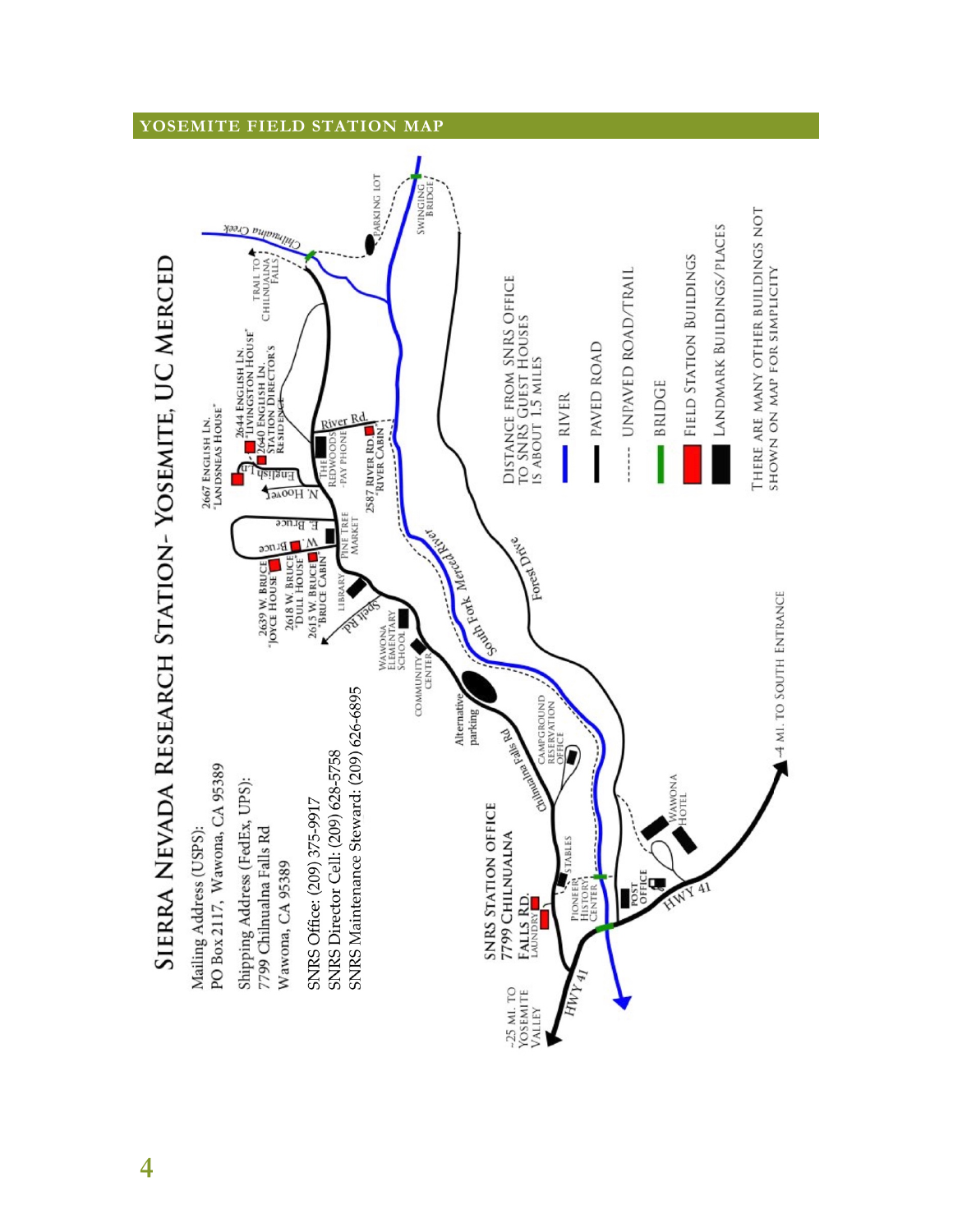# **DIRECTIONS AND ROAD INFORMATION**

Wawona is most directly accessed from California Highway 41, entering from Oakhurst. From Oakhurst, follow CA-41 north about 15 miles to the entrance of Yosemite National Park. Just beyond the entrance, turn left on Wawona Road. Follow Wawona Road about 5 miles. After crossing the bridge over the South Fork of the Merced River, make a right onto Chilnualna Falls Road. The station office is the second white building on the left of the road. The cabins are another 1-1.5 miles further along Chilnualna Falls Road (see map). Road conditions may be hazardous at any time of year. Check with both Yosemite and CalTrans before travel.

Yosemite Road Conditions – 209-372-0200, press 1, then 1 again CalTrans Highway Conditions - 800-427-7623

#### WINTER DRIVING

Chains can be required within the park at any time between September and May. In winter, cars are required to carry chains at all times and follow all chain restrictions. Check road conditions and chain requirements before you leave home with both CalTrans and Yosemite National Park. Chains may be purchased or rented in Oakhurst or other nearby communities.

# **LOCAL SERVICES**

UC Merced's Yosemite Field Station is scattered through the community of Wawona, within the borders of Yosemite National Park. Services in Wawona are extremely limited, consisting of a gas station, two small markets, and a post office. In summer, the Big Trees Lodge (formerly the Wawona Hotel) is the only restaurant option, and the lodge is closed in winter. The town of Oakhurst is a 25-mile drive south of Wawona, and provides the usual grocery and hardware stores, medical services, auto mechanics, and restaurants. Limited grocery, dining, and medical services are also available in Yosemite Valley, but gasoline is not.

#### **WHAT TO BRING**

#### BEDDING AND PERSONAL ITEMS

All cabins have bare mattresses, mostly XL twin bunks. Guests must bring bedding (pillows and sleeping bags or sheets and blankets). Guests must also bring towels and other personal items. Headlamps or flashlights are recommended. **Keep a "go bag" with you at all times, containing medication, cell phone, important documents, and/or other items in case you cannot return to the field station due to road closure or fire evacuation.** 

#### FOOD AND KITCHEN SUPPLIES

Each cabin has a fully equipped kitchen with a sink, stove, refrigerator, coffee maker, toaster, dishes, utensils, and pots and pans. Some cabins have propane grills, and guests may refill propane tanks available at the Wawona markets. The station provides limited consumable goods like dish soap, sponges, paper towels, and trash bags. Guests are expected to bring any additional disposable supplies. Long-term guests are expected to replenish soap, sponges, and paper towels.

#### SIGNED WAIVERS

Each guest must bring a signed waiver for the duration of their stay. Minors must have their parent/guardian's signature. UC employees visiting on work travel and UC students visiting as part of a faculty-supervised catalog course are exempt. Waivers are good for 5 years.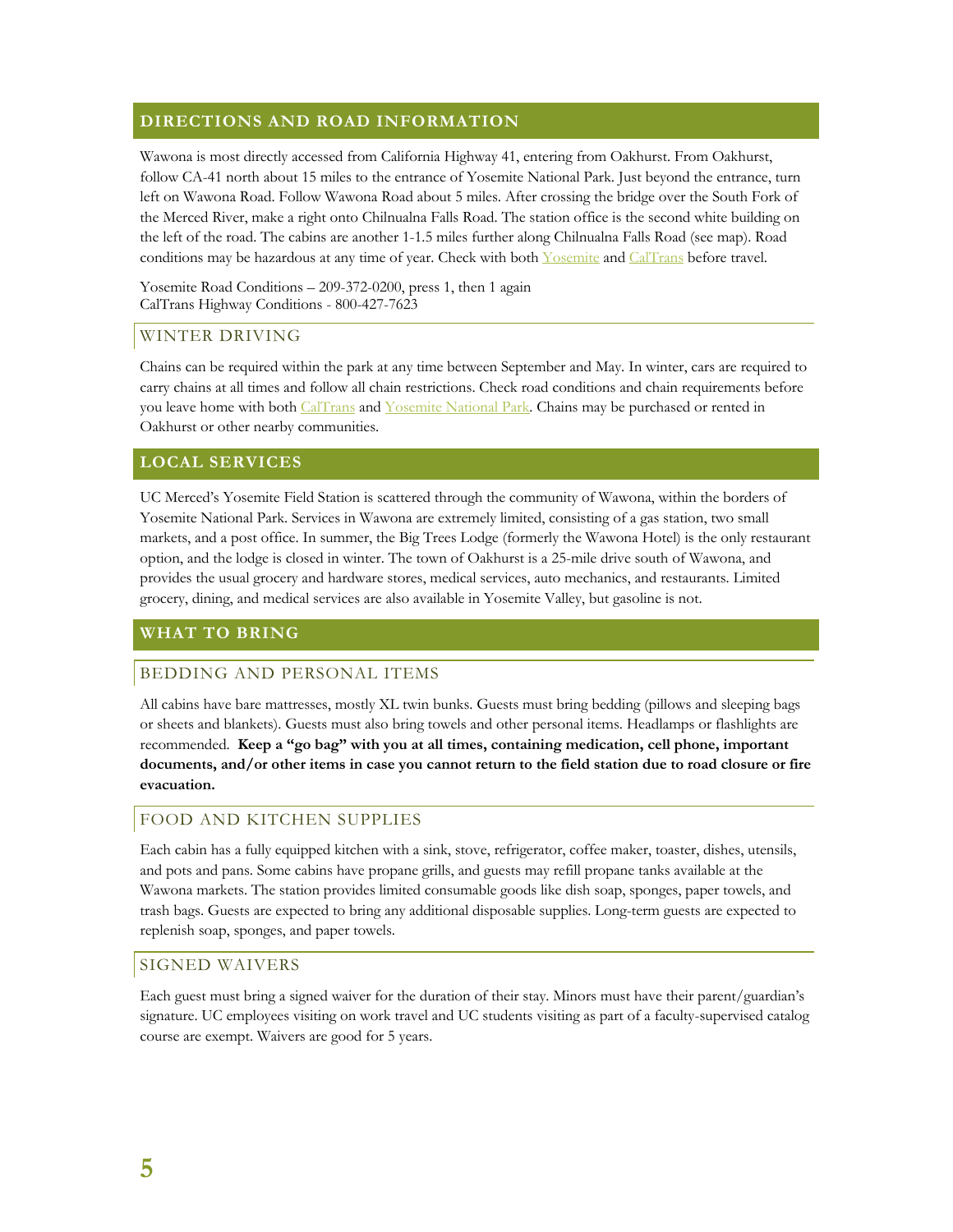# PARK FEE WAIVERS AND CABIN ACCESS CODES

Prior to your arrival, contact the station director to obtain park fee waivers and cabin access codes. Have a printed fee waiver for each vehicle entering the park. Cabins are accessible by keys in a lockbox; bring the lockbox key codes with you.

# **LEAVE AT HOME**

# DRUGS AND WEAPONS

Marijuana and other controlled substances are prohibited on federal land, which includes Yosemite National Park and the Yosemite Field Station in Wawona. All forms of smoking and vaporizers are prohibited on all field station property. Firearms are prohibited on all field station property.

# UNAUTHORIZED VISITORS AND PETS

Only authorized guests are allowed in field station facilities with the prior approval of the field station director. Pets are prohibited, but service animals are permitted with prior notification to the station director. Unauthorized visitors or pets may result in immediate revocation of station use privileges.

# **CODE OF CONDUCT**

#### EXPECTED BEHAVIOR

- All participants, visitors, staff, students, faculty, and vendors are to be treated with respect and consideration, valuing a diversity of views and opinions.
- Be considerate, respectful, and collaborative.
- We are living in a small community, where respect for each other and the place is required.
- Alert station or campus personnel if you notice a dangerous situation or someone in distress.

# UNACCEPTABLE BEHAVIOR

- Harassment, intimidation or discrimination in any form.
- Physical or verbal abuse of any participants, visitors, staff, students, faculty, vendors, neighbors, or other field station guests.
- Verbal comments related to gender, sexual orientation, disability, physical appearance, body size, race, religion, national origin.
- Unwelcome physical contact.
- Inappropriate use of nudity and/or sexual images in field station spaces.
- Threatening or stalking any participants, visitors, staff, students, faculty, vendors, neighbors, or other field station guests.

#### RESOURCES

In case of emergency, dial 911 from any cabin phone or cell phone.

- Mountain Crisis Services 24 hr abuse and assault crisis line, confidential, will provide emergency transportation – 888-966-2350
- UC Merced Counseling & Psychiatric Services 24 hrs 209-228-4266
- UC Merced CARE assault victim support 209-386-2051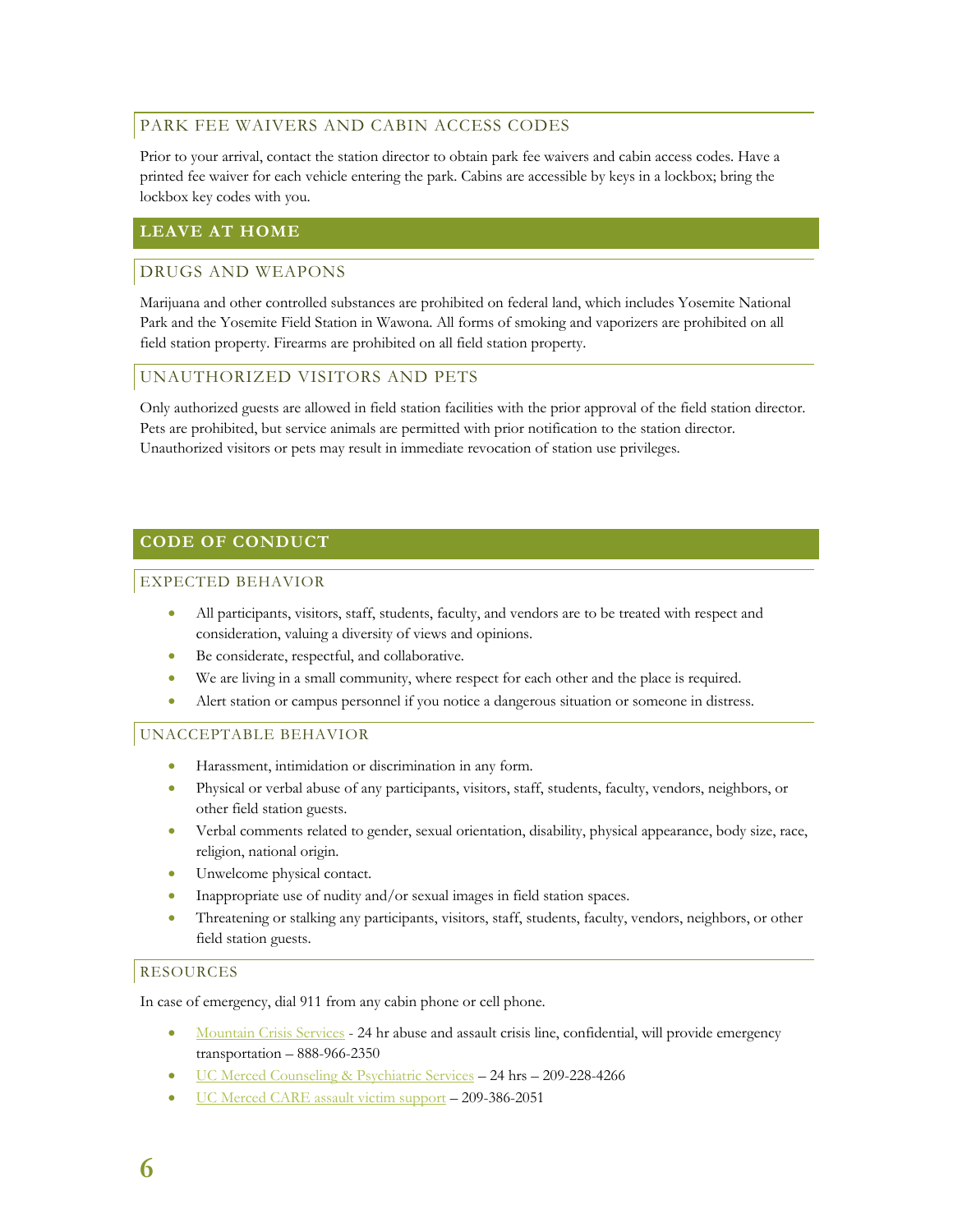# **DURING YOUR STAY AT THE YOSEMITE FIELD STATION**

#### WAWONA COMMUNITY AND SHARED SPACES

The field station is integrated into the village of Wawona, which is a community with long-term residents, seasonal workers, and recreational visitors. Please be a considerate community member. The cabins, offices, and labs may be shared with other guests at any time: keep common areas clean and minimize disturbance to other guests.

# QUIET (AND DARK) HOURS

Limit outdoor noise after 9:00 pm to preserve the natural soundscape and respect your neighbors. To protect Yosemite's dark skies, turn off outdoor lighting at night and when not in use (but leave the switches to "ON" for motion-sensor lights for safety).

# CLEANING AND MAINTENANCE

Keep facilities clean during your stay and upon departure. Immediately report any maintenance issues to the station steward. Cleaning supplies are available in each cabin; contact the steward if any additional supplies are needed. The station does not have cleaning staff, so the field station relies on you to keep the station in good condition. Try to leave the facilities in better shape than you found them, as a courtesy to your fellow guests.

Daily, guests must clean all dishes, kitchen surfaces, and kitchen appliances. Food and dishes must be stored away. Common areas must be kept clean, tidy, and free of equipment. Before departure, guests must complete the cleaning checklist and return their signed checklist to the mailbox at the back door of the station office. Cleaning fees will be charged to guests who leave cabins dirty. Repair costs will be charged to guests who cause unreasonable damage. Abuse of facilities will result in loss of station use privileges.

#### TRASH AND RECYCLING

Trash and co-mingled recycling should be dropped off at the bins near the Campground Reservations Office on Wawona District Circle Road (see map). Detailed instructions are posted in the cabins.

#### WILDLIFE

Feeding wildlife in Yosemite is prohibited, whether on purpose or by accident. Bears and raccoons are active in Wawona; keep food inside the cabins and do not leave food, coolers, trash, or scented items in cars or outside cabins. Rodents in Yosemite carry the potentially deadly Hantavirus, and squirrels may carry the plague. Keep crumbs and food items cleaned up and put away inside and outside of cabins to minimize rodent activity. Report any rodent sign to the station steward. Wildlife is regularly killed by cars; watch for bears other wildlife on roads, and drive slowly.

#### PARKING

Park only in designated parking areas. Do not block driveways, and do not park in driveways belonging to private homes. Overflow parking is available next to the Wawona Stables (see map).

#### CONSERVATION OF WATER AND ENERGY

Water is scarce in Wawona, and the taps run dry in some summers. Limit showers to three minutes, and flush toilets only when necessary. Turn off heat and A/C when away from the cabins and office, even if just for a few hours. (In winter, turn heat to 55F instead of off to prevent pipes from freezing.)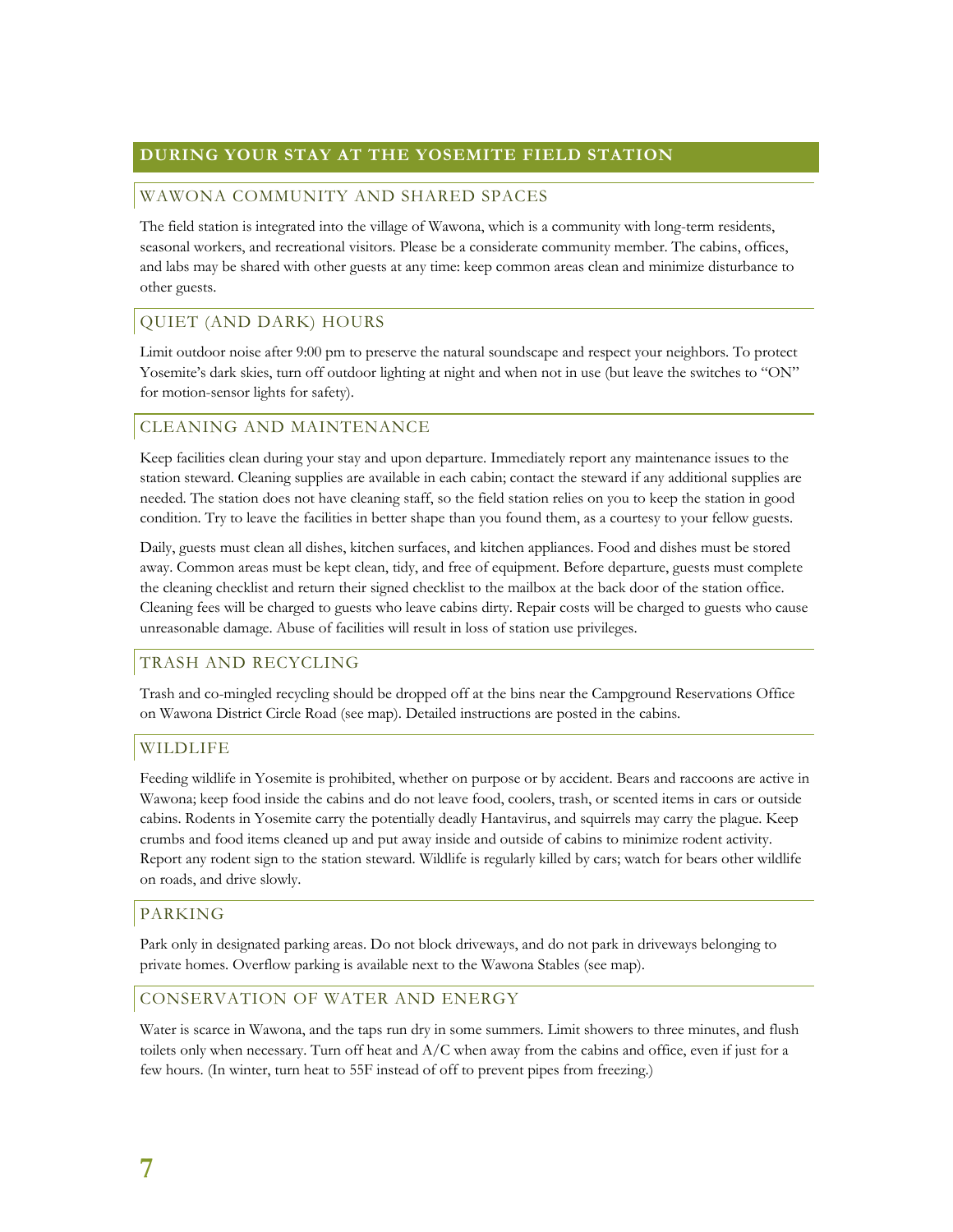#### COMMUNICATIONS – CELLULAR PHONES, INTERNET, AND TELEPHONES

Mobile phone service is extremely limited in Wawona; only the Verizon network gets 1X service and AT&T has no coverage. All buildings in the field station have wifi access; contact the director for the password. Every cabin has a land line telephone. The telephones can call 911, local, and toll-free numbers, but you must bring a calling card to make long-distance calls.

# MAIL AND SHIPPING

The US Postal Service ONLY delivers to the Wawona Post Office via PO box. There is no postal delivery to individual buildings. Shippers like FedEx and UPS can deliver to any building in Wawona. Guest mail is available for pickup at the field station office.

US Postal Service: Your name c/o UC Merced Yosemite Field Station PO Box 2117 Wawona, CA 95389

Shipping (FedEx, UPS): Your name c/o UC Merced Yosemite Field Station 7799 Chilnualna Falls Rd Wawona, CA 95389

# LAUNDRY

A washer/dryer is available in Livingston Cabin and at the Station Office. Clotheslines are available at most cabins, please use the clotheslines as an alternative to the dryer when possible. Bring your own laundry soap and keep the laundry facilities clean. Laundromats are also available in Oakhurst.

#### COMPUTERS, PRINTERS, AND SCANNERS

Guests are expected to bring their own computers, none are available for guest use. Printers and scanners are generally not available, but occasional use may be arranged with the station director.

# LAB SPACE, EQUIPMENT, AND STORAGE

Limited dry lab space, lab equipment, and field equipment is available and must be reserved with prior approval from the station director. Long-term storage of equipment or samples must also be arranged with prior approval from the station director.

#### RECREATION AROUND WAWONA

A few hikes are accessible on foot from the field station. The Swinging Bridge is a flat,  $\sim$ 1 mile hike up the South Fork of the Merced River. Lower Chilnualna Falls is a steep but rewarding half mile hike, and continues as a strenuous hike that reaches many miles into the Yosemite backcountry. Both are accessible from the east end of Chilnualna Falls Road (see map). Pleasant swimming holes are found along the river in summer; easiest access is at the end of River Road. Contact the Wawona Visitor Center next to the Big Trees (Wawona) Hotel for more information on local recreation.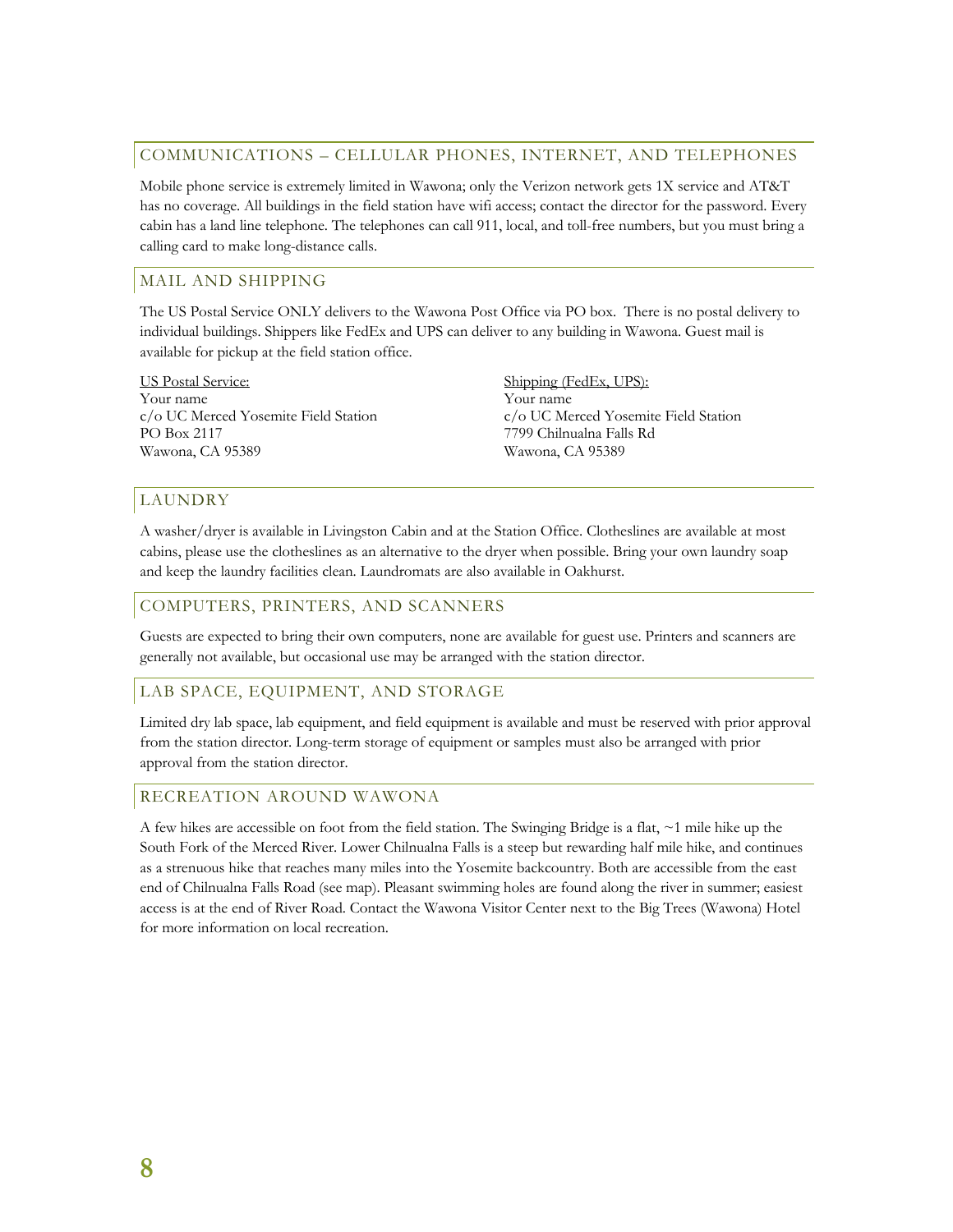# **LONG TERM GUESTS**

Long term guests must follow all field station policies, including those for visitors and pets. Long term guests are expected to replenish station-provided supplies, such as hand soap, cleaning sponges, and paper goods. Cabins must be kept clean and all maintenance issues reported immediately to the station steward. Station staff may enter the cabin without advanced notice to perform maintenance. Facilities may be shared with other guests at any time. Long term or regularly returning guests may request an NPS vehicle sticker from the station director to allow faster entry through the park entrances. Long term guests requiring desk space may reserve desk and lab space through RAMS for their own computers, office equipment, and lab equipment.

# **HEALTH AND SAFETY**

# FIELD SAFETY

When traveling away from Wawona, file a plan with a responsible party, and check out and check in when you return. Be appropriately prepared! Weather conditions can change rapidly in the mountains. Bring first aid supplies and plenty of water. If traveling in winter, ensure your vehicle is equipped for snow and ice. Bring and know how to use snow safety gear. Contact the station director and/or your home institution's health and safety for more information.

#### STATION SAFETY

First aid kits are available in every station building, but bring your own supplies if you might need specialized medication or equipment. The possibility of evacuation due to fire or other emergency conditions exists yearround. Always take a "Go Bag" with you when away from the cabin: road closures or fire may not allow you to return to Wawona. Review the evacuation plan in this binder. Discuss questions or concerns with the Wawona ranger or the station director.

#### WILDLIFE AND ANIMAL-BORNE DISEASES

Bears, raccoons, mice, deer, coyotes, and other animals are attracted by human food and trash. Do not store fragrant items in your cars, and keep food and trash stored away from potential contact with animals. Be aware that rattlesnakes, scorpions, wasps, and yellowjackets are fairly common around the cabins.

Feeding wildlife is a serious offense in the park. Deer and other animals may approach you to beg for food. Squirrels in the park carry the bubonic plague, and deer have attacked Wawona residents – give wildlife a wide berth and do not encourage begging.

Rodents may carry hantavirus, a deadly respiratory disease. Report any sign of rodent droppings around the cabins immediately. Do not clean any rodent mess yourself; dust from the droppings can carry the virus.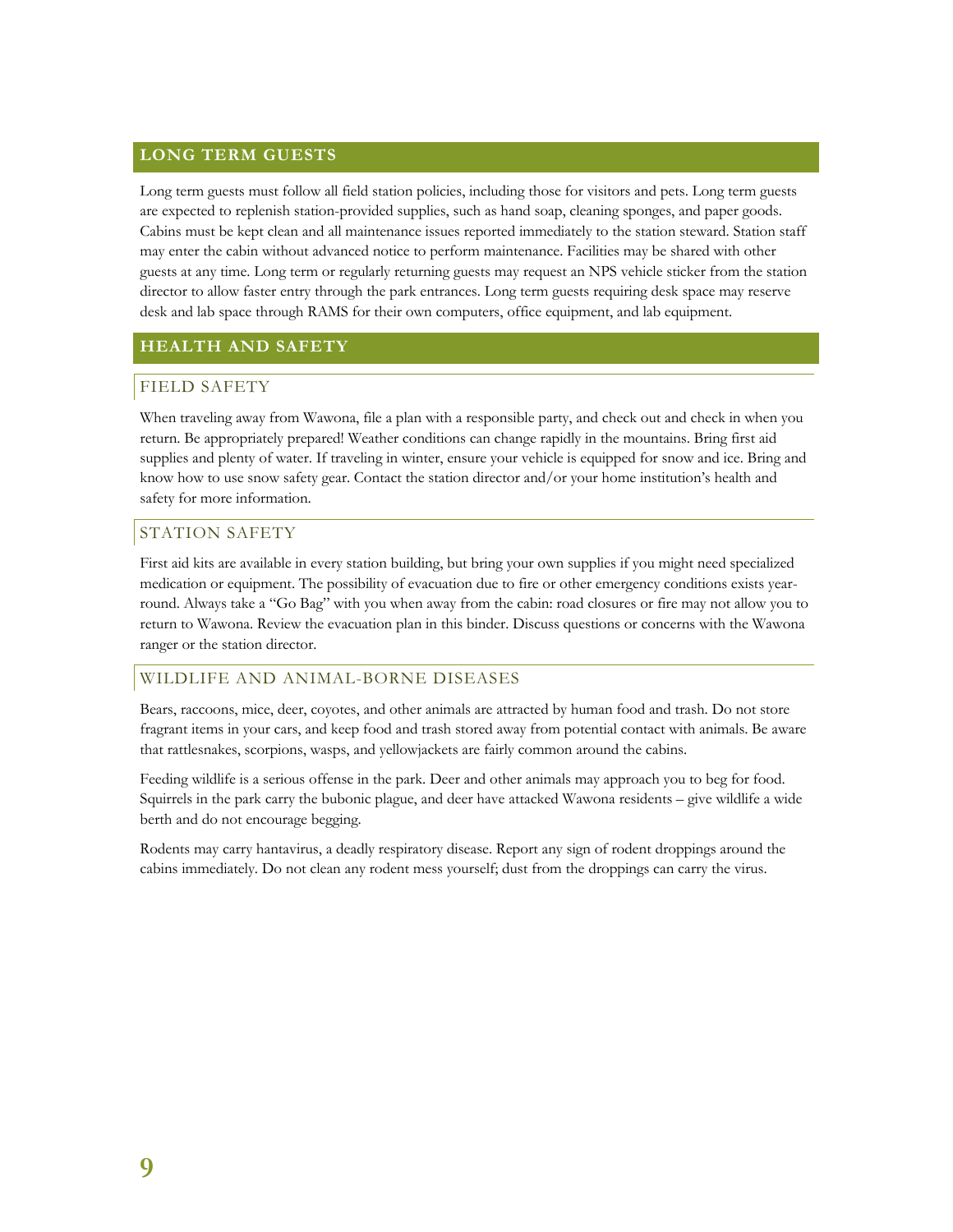# **RESEARCH AND ACTIVITY REPORTING REQUIREMENTS**

As part of your stay at the Yosemite Field Station, it is important that we receive a report on your activity during your stay. Your reports are essential for the operation of the station: we wish to highlight your good work, as well as demonstrate the importance of the field station to the broader academic community, the University of California, and the National Park Service so that we can continue to provide these facilities.

Please provide us with an annual summary of your activity by the 30<sup>th</sup> of June each year. The summary should include:

- 1. A brief summary of your accomplishments, the title of your project, and a list of all participants on the project with their affiliations.
- 2. Any publications that include support or resources provided through the field station.
- 3. Electronic or printed copies of related publications, including conference proceedings, abstracts, and technical reports. Please provide one bound copy of theses and dissertations.
- 4. Sources of funding for your project, dates of funding, and the funding amounts.
- 5. Any photos of your work or field sites, and links to any media coverage of your work.

We also ask that you acknowledge the field station in any publications related to your work, as "University of California Natural Reserve System, UC Merced Yosemite Field Station".